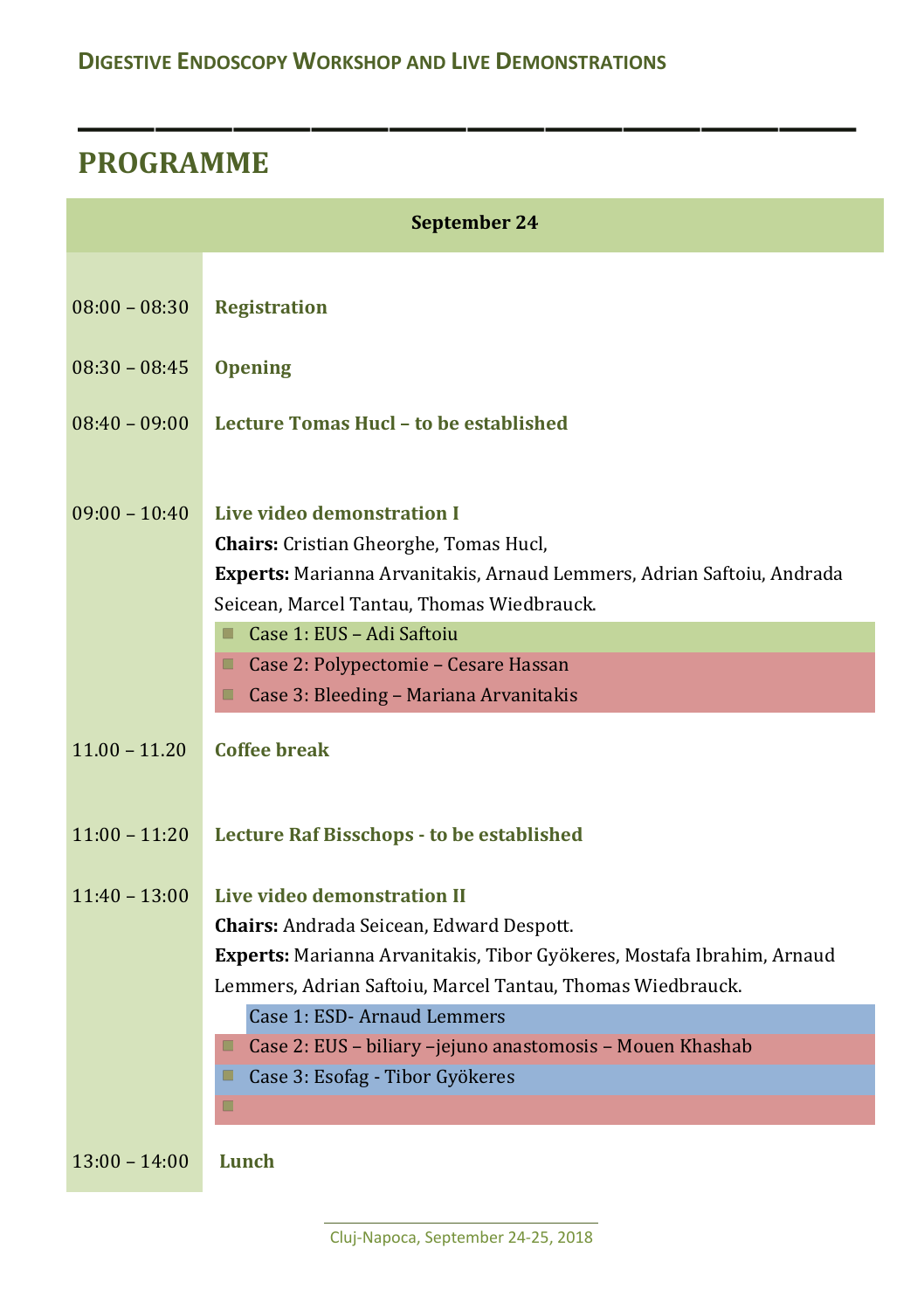| $14:00 - 14:20$ | <b>Lecture: Cesare Hassan</b>                                                                                                                                                                                                                                                                               |  |
|-----------------|-------------------------------------------------------------------------------------------------------------------------------------------------------------------------------------------------------------------------------------------------------------------------------------------------------------|--|
| $14:20 - 15:40$ | Live video demonstration III<br>Chairs: Mircea Diculescu, Daniela Dobru, Adrian Goldis, Bogdan Mateescu,<br>Tibor Gyökeres, Andrada Seicean.<br>Experts: Marianna Arvanitakis, Mostafa Ibrahim, Arnaud Lemmers, Ofelia<br>Mosteanu, Teodora Atena Pop, Edward Despott, Marcel Tantau, Thomas<br>Wiedbrauck. |  |
|                 | Case 1: Z-Poem - Mouen Khashab                                                                                                                                                                                                                                                                              |  |
|                 | Case 2: ERCP - gallstones spyglass - Erwin Santo<br>Case 3: Barrett - Raf Bisschops                                                                                                                                                                                                                         |  |
|                 | Case 4: Gastric submucosal tumor: EUS<br>■                                                                                                                                                                                                                                                                  |  |
| $15:40 - 16:00$ | Coffee break                                                                                                                                                                                                                                                                                                |  |
| 16:00-16:20     | Lecture Marianna Arvanitakis - Reserved subject                                                                                                                                                                                                                                                             |  |
| $16:20 - 17:40$ | Live video demonstration IV                                                                                                                                                                                                                                                                                 |  |
|                 | Chairs: Marianna Arvanitakis, Cristian Gheorghe, Lucian Negreanu, Andrada<br>Seicean                                                                                                                                                                                                                        |  |
|                 | Experts: Gabriel Constantinescu, Tibor Gyökeres, Mostafa Ibrahim, Arnaud                                                                                                                                                                                                                                    |  |
|                 | Lemmers, Marcel Tantau, Thomas Wiedbrauck.                                                                                                                                                                                                                                                                  |  |
|                 | Case 1: Distended Wirsung- Mostafa Ibrahim + M. Khashab<br>П                                                                                                                                                                                                                                                |  |
|                 | Case 2: Extraction Hot Axios - Marianna Arvanitakis<br>٠                                                                                                                                                                                                                                                    |  |
|                 | Case 3: EMR vs ESD esofag - Raf Bisschops<br>Case 4: Enteroscopy: Thomas Wiedbrauck+Teodora Pop<br>■                                                                                                                                                                                                        |  |
|                 |                                                                                                                                                                                                                                                                                                             |  |
| $17:40 - 18:00$ | <b>Lecture Arnaud Lemmers: Reserved subject</b>                                                                                                                                                                                                                                                             |  |
| $20:00 - 22:30$ | <b>Gala Dinner</b>                                                                                                                                                                                                                                                                                          |  |
|                 |                                                                                                                                                                                                                                                                                                             |  |
| September 25    |                                                                                                                                                                                                                                                                                                             |  |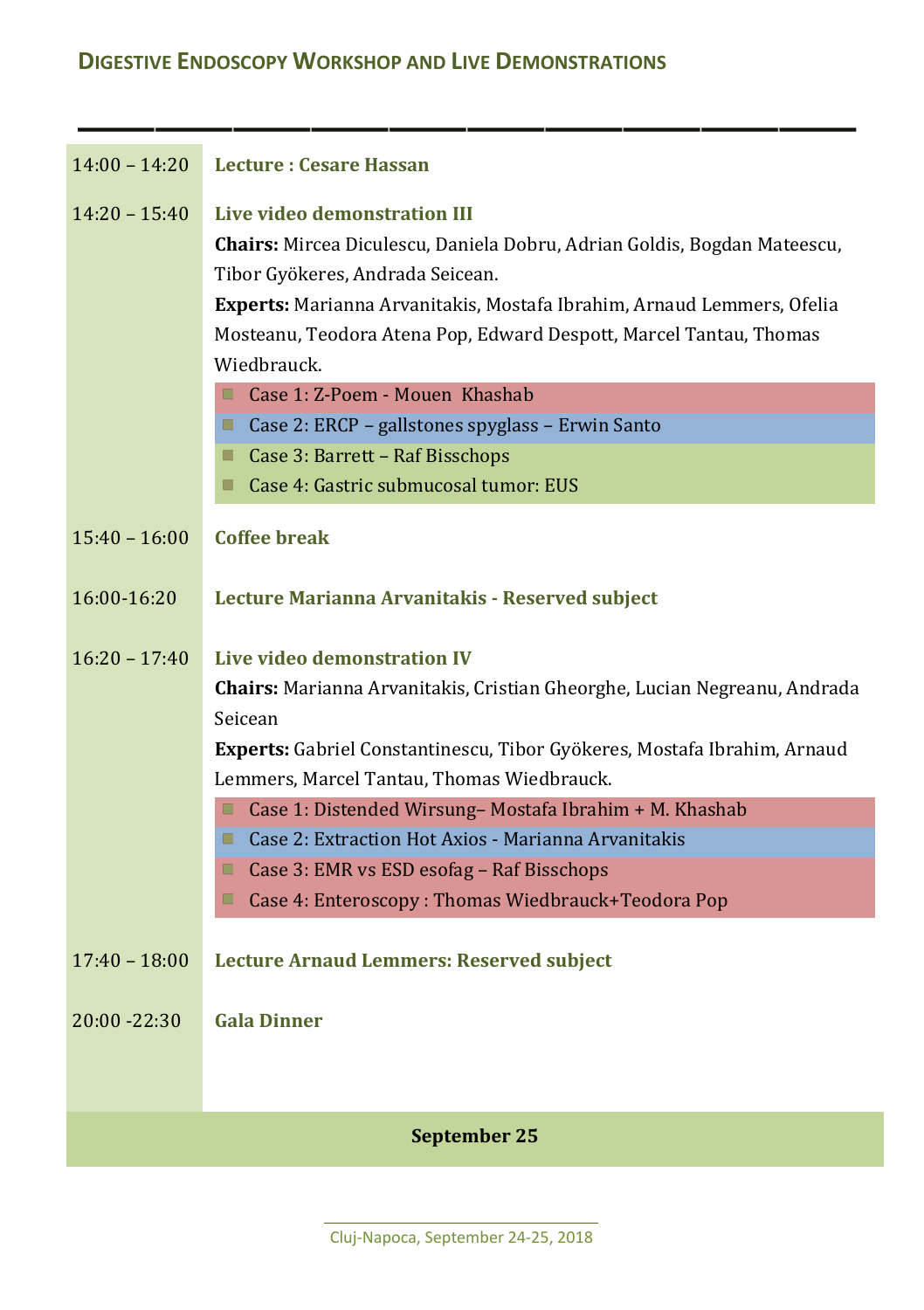## **DIGESTIVE ENDOSCOPY WORKSHOP AND LIVE DEMONSTRATIONS**

| $08:30 - 08:40$ | <b>Case reports</b>                                                                                                                                                                                                                                                                                                                       |
|-----------------|-------------------------------------------------------------------------------------------------------------------------------------------------------------------------------------------------------------------------------------------------------------------------------------------------------------------------------------------|
| $08:40 - 09:00$ | <b>Lecture Ed Despott</b>                                                                                                                                                                                                                                                                                                                 |
| 09:00 -10:40    | Live video demonstration V<br>Chairs: Tibor Gyökeres, Adrian Saftoiu, Thomas Wiedbrauck.<br>Experts: Marianna Arvanitakis, Cristian Gheorghe, Arnaud Lemmers, Edward<br>Despott, Marcel Tantau.<br>Case 1: POEM - Martinek<br>Case 2: Litiaza Wirsung - spy glass Marcel Tantau<br>□<br>Case 3: Varice gastrice - coils - Mostafa Ibrahim |
| $10:40 - 11:00$ | <b>Coffee Break</b>                                                                                                                                                                                                                                                                                                                       |
| $11:00 - 11:20$ | Lecture M. Kashab                                                                                                                                                                                                                                                                                                                         |
| $11:20 - 13:00$ | Live video demonstration VI<br>Chairs: Cristian Gheorghe, Arnaud Lemmers, Andrada Seicean, Dan Gheonea.<br>Experts: Marianna Arvanitakis, Tibor Gyökeres, Lucian Negreanu, Adrian<br>Saftoiu, Marcel Tantau, Thomas Wiedbrauck.<br>Case 1: Hot Axios insertion<br>Case 2: Emr vs ESD Raf Bisschops<br>Case 3: ERCP - Tomas Hucl<br>■      |
|                 |                                                                                                                                                                                                                                                                                                                                           |
| $13:00 - 14:00$ | Lunch                                                                                                                                                                                                                                                                                                                                     |
| $14:00 - 14:20$ | Lecture Mostafa Ibrahim - reserved                                                                                                                                                                                                                                                                                                        |
| $14:20 - 16:00$ | Live video demonstration VI<br><b>Chairs:</b> Cristian Gheorghe, Arnaud Lemmers, Andrada Seicean, Dan Gheonea.<br>Experts: Marianna Arvanitakis, Tibor Gyökeres, Lucian Negreanu, Adrian<br>Saftoiu, Marcel Tantau, Thomas Wiedbrauck.<br>Case 1: ESD - gastric submucos - Ed Despott<br>■                                                |
|                 |                                                                                                                                                                                                                                                                                                                                           |